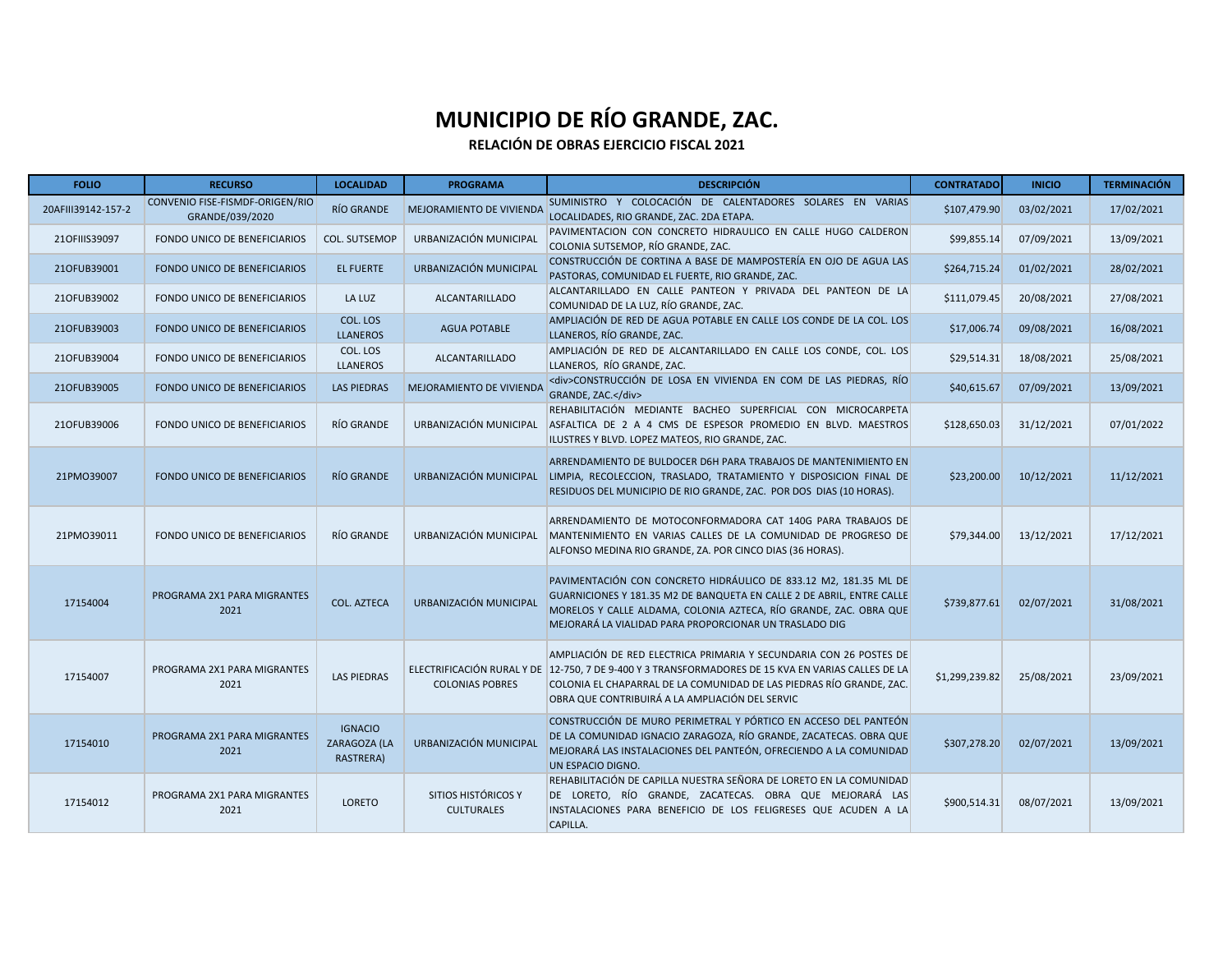| <b>FOLIO</b>              | <b>RECURSO</b>                                                              | <b>LOCALIDAD</b>                    | <b>PROGRAMA</b>                                      | <b>DESCRIPCIÓN</b>                                                                                                                                                                                                                                                       | <b>CONTRATADO</b> | <b>INICIO</b> | <b>TERMINACIÓN</b> |
|---------------------------|-----------------------------------------------------------------------------|-------------------------------------|------------------------------------------------------|--------------------------------------------------------------------------------------------------------------------------------------------------------------------------------------------------------------------------------------------------------------------------|-------------------|---------------|--------------------|
| 17154033                  | PROGRAMA 2X1 PARA MIGRANTES EMILIANO ZAPATA<br>2021                         | (MORONES)                           | <b>INFRAESTRUCTURA BÁSICA</b><br><b>EDUCATIVA</b>    | CONSTRUCCIÓN DE DOMO, INCLUYE TABLERO Y ARO DE BASQUETBOL EN<br>ESCUELA PRIMARIA EMILIANO ZAPATA COMUNIDAD LAS PIEDRAS, RÍO GRANDE,<br>ZAC. OBRA QUE MEJORARÁ LAS INSTALACIONES DEL PLANTEL EDUCATIVO.<br>OFRECIENDO A LOS ALUMNOS ESPACIOS DIGNOS.                      | \$1,337,558.35    | 07/09/2021    | 21/11/2021         |
| 210PROAGUA39001           | PROGRAMA DE AGUA POTABLE,<br><b>DRENAJE Y TRATAMIENTO</b><br>(PROAGUA) 2021 | RÍO GRANDE                          | <b>ALCANTARILLADO</b>                                | CONSTRUCCIÓN DE COLECTOR (3RA ETAPA) CONSISTENTE EN: 900 M DE<br>TUBERIA DE PVC DE 16" Y 60 M DE TUBERÍA DE 12" SERIE 20, 18 POZOS DE<br>VISITA. RED DE ALCANTARILLADO: 534 M DE TUBERIA DE PVC DE 8" SERIE 25, 9<br>POZOS DE VISITA Y 11 DESCARGAS DOMICILIARIAS EN CAB | \$2,619,747.91    | 09/09/2021    | 09/10/2021         |
| 210PROAGUA39002           | PROGRAMA DE AGUA POTABLE,<br><b>DRENAJE Y TRATAMIENTO</b><br>(PROAGUA) 2021 | <b>BOQUILLA DE</b><br><b>ARRIBA</b> | <b>ALCANTARILLADO</b>                                | CONSTRUCCIÓN RED DE ALCANTARILLADO (2A ETAPA DE 2) CONSISTENTE EN:<br>2942 M DE TUBERÍA DE PVC DE 8" SERIE 25, 53 POZOS DE VISITA, 720 M DE<br>TUBERÍA DE PVC DE 6" SERIE 20 Y 90 DESCARGAS DOMICILIARIAS DE LA<br>COMUNIDAD DE BOQUILLA DE ARRIBA, RÍO GRANDE, ZAC.     | \$2,937,847.80    | 09/09/2021    | 31/12/2021         |
| 21OP39015-307015          | PROGRAMA MUNICIPAL DE OBRA<br>2021                                          | RÍO GRANDE                          | EDIFICIOS ADMINISTRATIVOS                            | MANTENIMIENTO PROFUNDO DE LA CANCHA DE BASQUET BOL (DUELA EN EL<br>AUDITORIO MUNICIPAL, CALLE RICARDO FLORES MAGÓN SIN NÚMERO, COL.<br>CENTRO, RÍO GRANDE, ZAC.)                                                                                                         | \$216,485.25      | 25/05/2021    | 23/06/2021         |
| 210PA39001-<br>306001/001 | PROGRAMA MUNICIPAL DE OBRA<br>2021                                          | RÍO GRANDE                          | <b>ADQUISICIONES</b>                                 | ADQUISICIÓN DE MATERIAL ELECTRICO PARA LA OBRA (210PA39001-306001<br>ALUMBRADO PÚBLICO EN VARIAS CALLES, COLONIAS Y COMUNIDADES DEL<br>MUNICIPIO DE RÍO GRANDE, ZAC.)                                                                                                    | \$345,187.09      | 30/08/2021    | 03/09/2021         |
| 210PA39001-<br>306001/002 | PROGRAMA MUNICIPAL DE OBRA<br>2021                                          | RÍO GRANDE                          | <b>ADQUISICIONES</b>                                 | ADQUISICIÓN DE MATERIALES PETREOS PARA LA OBRA (210PA39001-306001<br>ALUMBRADO PÚBLICO EN VARIAS CALLES, COLONIAS Y COMUNIDADES DEL<br>MUNICIPIO DE RÍO GRANDE, ZAC.)                                                                                                    | \$8,045.95        | 27/08/2021    | 31/08/2021         |
| 210PC39018                | PROGRAMA MUNICIPAL DE OBRA<br>2021                                          | <b>COLONIA DEL</b><br><b>NORTE</b>  | URBANIZACIÓN MUNICIPAL                               | PAVIMENTO CON CONCRETO HIDRAULICO EN CALLE LOMA PRIETA, COLONIA<br>SOL DE ORIENTE, RIO GRANDE, ZAC.                                                                                                                                                                      | \$610,275.59      | 03/08/2021    | 16/08/2021         |
| 210PC39019                | PROGRAMA MUNICIPAL DE OBRA<br>2021                                          | LA LUZ                              | URBANIZACIÓN MUNICIPAL                               | PAVIMENTO CON CONCRETO HIDRAULICO EN CALLE EMILIANO ZAPATA, COL LA<br>LUZ RIO GRANDE, ZAC.                                                                                                                                                                               | \$803,478.65      | 27/07/2021    | 18/08/2021         |
| 210PC39020                | PROGRAMA MUNICIPAL DE OBRA<br>2021                                          | RÍO GRANDE                          | <b>INFRAESTRUCTURA</b><br><b>DEPORTIVA</b>           | OBRA COMPLEMENTARIA DEL INSTITUTO MUNICIPAL DEL DEPORTE EN UNIDAD<br>DEPORTIVA, RÍO GRANDE, ZAC.                                                                                                                                                                         | \$457,313.97      | 23/07/2021    | 06/08/2021         |
| 210PC39021.22             | PROGRAMA MUNICIPAL DE OBRA<br>2021                                          | <b>COL. SAN PEDRO</b>               | ELECTRIFICACIÓN RURAL Y DE<br><b>COLONIAS POBRES</b> | COLOCACIÓN DE CABLEADO SUBTERRANEO PARA ALIMENTAR CASAS<br>HABITACIÓN EN CALLES TECNICA, REGULARIZACIÓN, JURIDICO, BEGONIAS Y<br>ZARAGOZA DE LA COLONIA SAN PEDRO, RÍO GRANDE, ZAC.                                                                                      | \$140,843.86      | 19/07/2021    | 23/07/2021         |
| 21OPC39023 307023         | PROGRAMA MUNICIPAL DE OBRA<br>2021                                          | <b>LOS RODRÍGUEZ</b>                | SITIOS HISTÓRICOS Y<br><b>CULTURALES</b>             | CONSTRUCCIÓN DE BAÑO EN TEMPLO EN LA COMUNIDAD DE LOS RODRÍGUEZ,<br>RÍO GRANDE, ZAC.                                                                                                                                                                                     | \$104,887.48      | 11/08/2021    | 25/08/2021         |
| 210PC39027                | PROGRAMA MUNICIPAL DE OBRA<br>2021                                          | RÍO GRANDE                          | <b>AGUA POTABLE</b>                                  | CONSTRUCCIÓN DE LÍNEA DE CONDUCCIÓN DE AGUA POTABLE PARA<br>ALIMENTAR LA GUARDIA NACIONAL, RÍO GRANDE, ZAC.                                                                                                                                                              | \$259,838.17      | 01/09/2021    | 08/09/2021         |
| 210PC39028                | PROGRAMA MUNICIPAL DE OBRA<br>2021                                          | LOS RAMÍREZ                         | <b>SITIOS HISTÓRICOS Y</b><br><b>CULTURALES</b>      | CONSTRUCCIÓN DE CAMPANARIO, SALÓN DE USOS MÚLTIPLES, PROTECCIONES<br>Y AIRE ACONDICIONADO EN TEMPLO DE "SAN ISIDRO", EN COMUNIDAD DE<br>"LOS RAMÍREZ", RÍO GRANDE, ZAC.                                                                                                  | \$822,433.25      | 27/08/2021    | 25/09/2021         |
| 21PMO007-01               | PROGRAMA MUNICIPAL DE OBRA<br>2021                                          | RÍO GRANDE                          | URBANIZACIÓN MUNICIPAL                               | ARRENDAMIENTO DE MOTOCONFORMADORA CAT 140G PARA TRABAJOS DE<br>MANTENIMIENTO EN VARIAS CALLES DE LA COMUNIDAD DE PROGRESO DE<br>ALFONSO MEDINA RIO GRANDE, ZA. POR CINCO DIAS (36 HORAS).                                                                                | \$23,200.00       | 10/12/2021    | 10/12/2021         |
| 21PM039011-2              | PROGRAMA MUNICIPAL DE OBRA<br>2021                                          | <b>RÍO GRANDE</b>                   | URBANIZACIÓN MUNICIPAL                               | LIMPIA, RECOLECCION, TRASLADO, TRATAMIENTO Y DISPOSICION FINAL DE<br>RESIDUOS DEL MUNICIPIO DE RIO GRANDE, ZAC.                                                                                                                                                          | \$79,344.00       | 13/12/2021    | 17/12/2021         |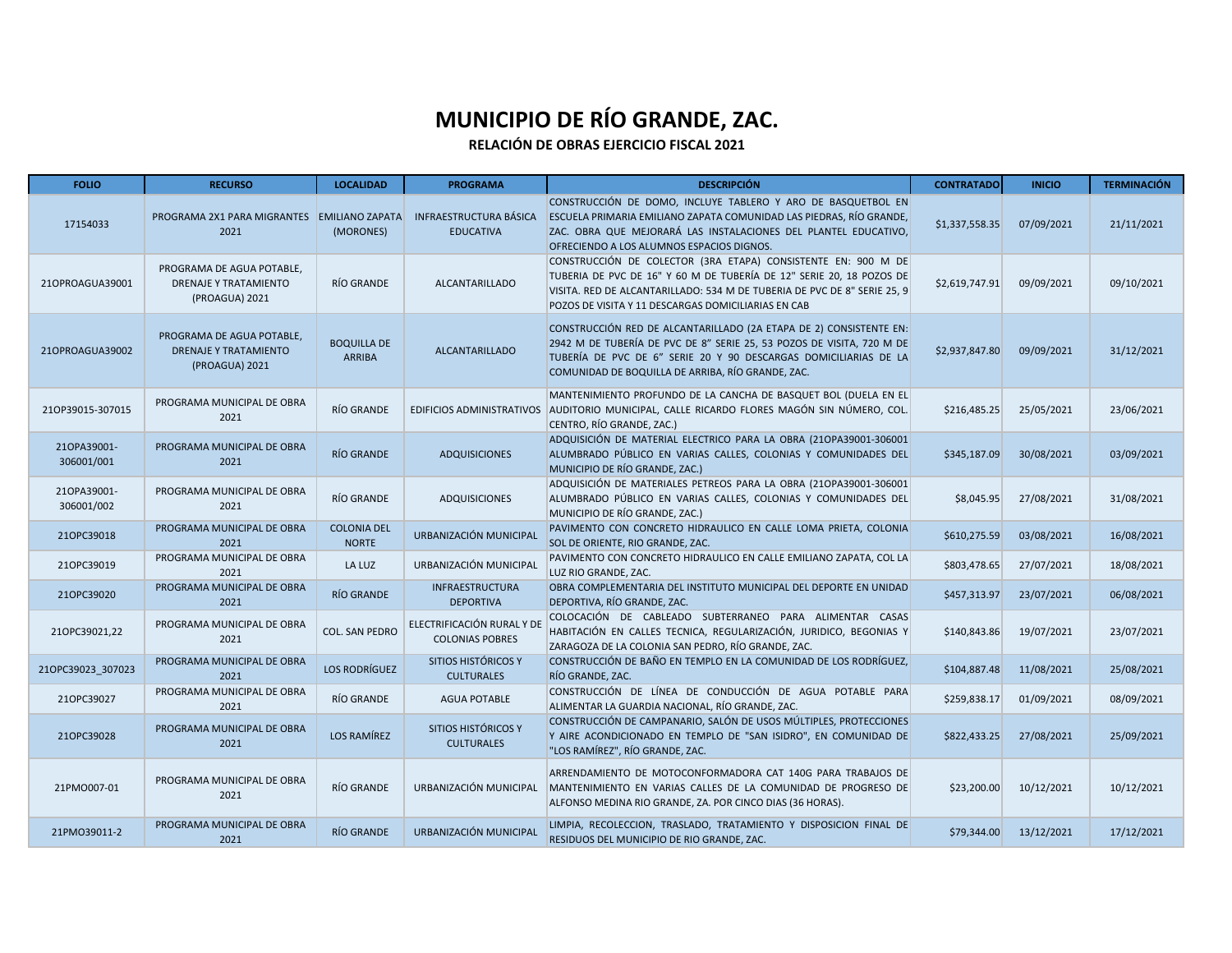| <b>FOLIO</b>  | <b>RECURSO</b>                     | <b>LOCALIDAD</b>                            | <b>PROGRAMA</b>        | <b>DESCRIPCIÓN</b>                                                                                                                                                                                                                                                 | <b>CONTRATADO</b> | <b>INICIO</b> | <b>TERMINACIÓN</b> |
|---------------|------------------------------------|---------------------------------------------|------------------------|--------------------------------------------------------------------------------------------------------------------------------------------------------------------------------------------------------------------------------------------------------------------|-------------------|---------------|--------------------|
| 301001        | PROGRAMA MUNICIPAL DE OBRA<br>2021 | RÍO GRANDE                                  | ADQUISICIONES          | ADQUISICIÓN DE 2 DISCOS SSD WESTERN DIGITAL WD RED SA500, 4TB, SATA III,<br>2.5" Y 1 UNIDAD SYNOLOGY DISKSTATION NAS DE 2 BAHÍAS, INTEL CELERON<br>J4025 2GHZ, USB 3.0, NEGRO PARA LA DIRECCIÓN DE OBRAS Y SERVICIOS<br>PÚBLICOS DEL MUNICIPIO DE RÍO GRANDE, ZAC. | \$39,461.00       | 03/11/2021    | 10/11/2021         |
| 304008        | PROGRAMA MUNICIPAL DE OBRA<br>2021 | <b>IGNACIO</b><br>ZARAGOZA (SAN<br>LORENZO) | URBANIZACIÓN MUNICIPAL | ARRENDAMIENTO DE MOTOCONFORMADORA PARA TRABAJOS DE<br>MANTENIMIENTO DE CALLE FERROCARRIL EN LA COMUNIDAD DE IGNACIO<br>ZARAGOZA POR UN DIA (5 HORAS).                                                                                                              | \$9,000.00        | 30/08/2021    | 30/08/2021         |
| 304008-1      | PROGRAMA MUNICIPAL DE OBRA<br>2021 | RÍO GRANDE                                  | URBANIZACIÓN MUNICIPAL | ARRENDAMIENTO DE MOTOCONFORMADORA PARA TRABAJOS DE<br>MANTENIMIENTO DE REAFINAMIENTO EN LATERAL DE CARRETERA TRAMO<br>COPLAMAR A SAN JUDAS TADEO POR UN DIA (5 HORAS).                                                                                             | \$9,000.00        | 30/08/2021    | 30/08/2021         |
| 305003        | PROGRAMA MUNICIPAL DE OBRA<br>2021 | <b>RÍO GRANDE</b>                           | URBANIZACIÓN MUNICIPAL | ARRENDAMIENTO DE MOTOCONFORMADORA PARA TRABAJOS DE<br>MANTENIMIENTO DE REAFINAMIENTO A CAMPO DE FUTBOL EN LA COL.<br>ESTRELLA (LA PERLA) POR UN DIA (4 HORAS).                                                                                                     | \$7,200.00        | 27/08/2021    | 27/08/2021         |
| 305004        | PROGRAMA MUNICIPAL DE OBRA<br>2021 | RÍO GRANDE                                  | URBANIZACIÓN MUNICIPAL | REHABILITACIÓN DE CAMINO A EL CAZADERO TRAMO: CARRETERA FEDERAL-<br>PRESA CAZADERO.                                                                                                                                                                                | \$75,168.00       | 14/06/2021    | 20/06/2021         |
| 305004-2      | PROGRAMA MUNICIPAL DE OBRA<br>2021 | <b>RÍO GRANDE</b>                           | <b>CAMINOS RURALES</b> | REHABILITACIÓN DE CAMINO DEL EJIDO DE LA COMUNIDAD DE LA FLORIDA<br>TRAMO DE LA CARRETERA FEDERAL 49 A CARRETERA RÍO GRANDE-COLONIA<br><b>GONZALEZ ORTEGA.</b>                                                                                                     | \$73,800.00       | 02/07/2021    | 11/07/2021         |
| 305004-3      | PROGRAMA MUNICIPAL DE OBRA<br>2021 | RÍO GRANDE                                  | <b>CAMINOS RURALES</b> | <br><br><br><br>LAS COLONIAS QUE<br>ESTAN FRENTE AL COPLAMAR, TODA LA ORILLA DE LA CARRETERA DESDE EL<br>COPLAMAR HASTA EL SEMAFORO DE EL CRUCE A SAN LORENZO                                                                                                      | \$172,800.00      | 13/07/2021    | 19/07/2021         |
| 305004-4      | PROGRAMA MUNICIPAL DE OBRA<br>2021 | RÍO GRANDE                                  | <b>CAMINOS RURALES</b> | REHABILITACIÓN DE BORDO DE ABREVADERO EN LUGAR CONOCIDO COMO 6<br>DE ENERO, RÍO GRANDE, ZAC.                                                                                                                                                                       | \$28,304.00       | 13/08/2021    | 15/08/2021         |
| 306001        | PROGRAMA MUNICIPAL DE OBRA<br>2021 | <b>BARRIO</b><br><b>INDEPENDENCIA</b>       | ALUMBRADO PUBLICO      | <div>MEJORAMIENTO DE 5 POSTES DE ALUMBRADO PÚBLICO EN CALLE NIÑO<br/>MENDOZA, BARRIO INDEPENDENCI A, RÍO GRANDE, ZAC.</div>                                                                                                                                        | \$61,616.07       | 07/01/2021    | 19/01/2021         |
| 306001A       | PROGRAMA MUNICIPAL DE OBRA<br>2021 | RÍO GRANDE                                  | ALUMBRADO PUBLICO      | REHABILITACIÓN DE 1 POSTE Y 3 LUMINARIAS EN BOULEVARD MAESTROS<br>ILUSTRES, RÍO GRANDE, ZAC.                                                                                                                                                                       | \$27,732.57       | 04/01/2021    | 10/01/2021         |
| 306001B       | PROGRAMA MUNICIPAL DE OBRA<br>2021 |                                             |                        | AMPLIACIÓN DE 1 POSTE DE ALUMBRADO PÚBLICO EN CALLE ALFONSO<br>MEDINA, COMUNIDAD SAN LORENZO, RÍO GRANDE, ZAC.                                                                                                                                                     | \$14,960.18       | 05/01/2021    | 13/01/2021         |
| 306001C       | PROGRAMA MUNICIPAL DE OBRA<br>2021 | <b>RÍO GRANDE</b>                           | ALUMBRADO PUBLICO      | REHABILITACIÓN DE 15 LUMINARIAS EN VARIAS CALLES Y COLONIAS DE LA<br>CABECERA MUNICIPAL Y COMUNIDADES, RÍO GRANDE, ZAC.                                                                                                                                            | \$81,995.55       | 08/01/2021    | 17/03/2021         |
| 21PRODIM39001 | PROGRAMA RAMO 33 FISM 2020         | RÍO GRANDE                                  | <b>ADQUISICIONES</b>   | ADQUICISIÓN DE 1 LAPTOP DELL VOSTRO 3500, INTELCORE I5-1135G74.20 GHZ<br>TURBO, 8GB, 256GB SSD, WINDOWS PRO, NEGRO Y 5 LAPTOP GAMER DELL G5 15<br>5505 15.6, AMD RYZEN 7 4800H 2.90 GHZ, 16GB, 512GB, AMD RADEON RX<br>5600M, WINDOWS 10 HOME 64-BIT, NEGRO/PLATA. | \$188,991.00      | 13/03/2021    | 19/03/2021         |
| 210FIII39007  | PROGRAMA RAMO 33 FISM 2021         | <b>LA FLORIDA</b>                           | <b>AGUA POTABLE</b>    | EQUIPAMIENTO DE POZO DE AGUA POTABLE EN LA COMUNIDAD DE LA<br>FLORIDA, RÍO GRANDE, ZAC.                                                                                                                                                                            | \$274,452.62      | 25/05/2021    | 15/06/2021         |
| 210FIII39008  | PROGRAMA RAMO 33 FISM 2021         | <b>IGNACIO ALLENDE</b>                      | <b>AGUA POTABLE</b>    | EQUIPAMIENTO DE POZO DE AGUA POTABLE COL. IGNACIO ALLENDE, RÍO<br>GRANDE, ZAC.                                                                                                                                                                                     | \$116,061.73      | 17/05/2021    | 24/05/2021         |
| 210FIII39009  | PROGRAMA RAMO 33 FISM 2021         | <b>COL. EL BAJIO</b>                        | URBANIZACIÓN MUNICIPAL | CONSTRUCCION DE BANQUETAS Y GUARNICIONES EN CALLE NOCHE BUENA,<br>COLONIA EL BAJÍO, RÍO GRANDE, ZAC.                                                                                                                                                               | \$87,764.75       | 12/05/2021    | 17/05/2021         |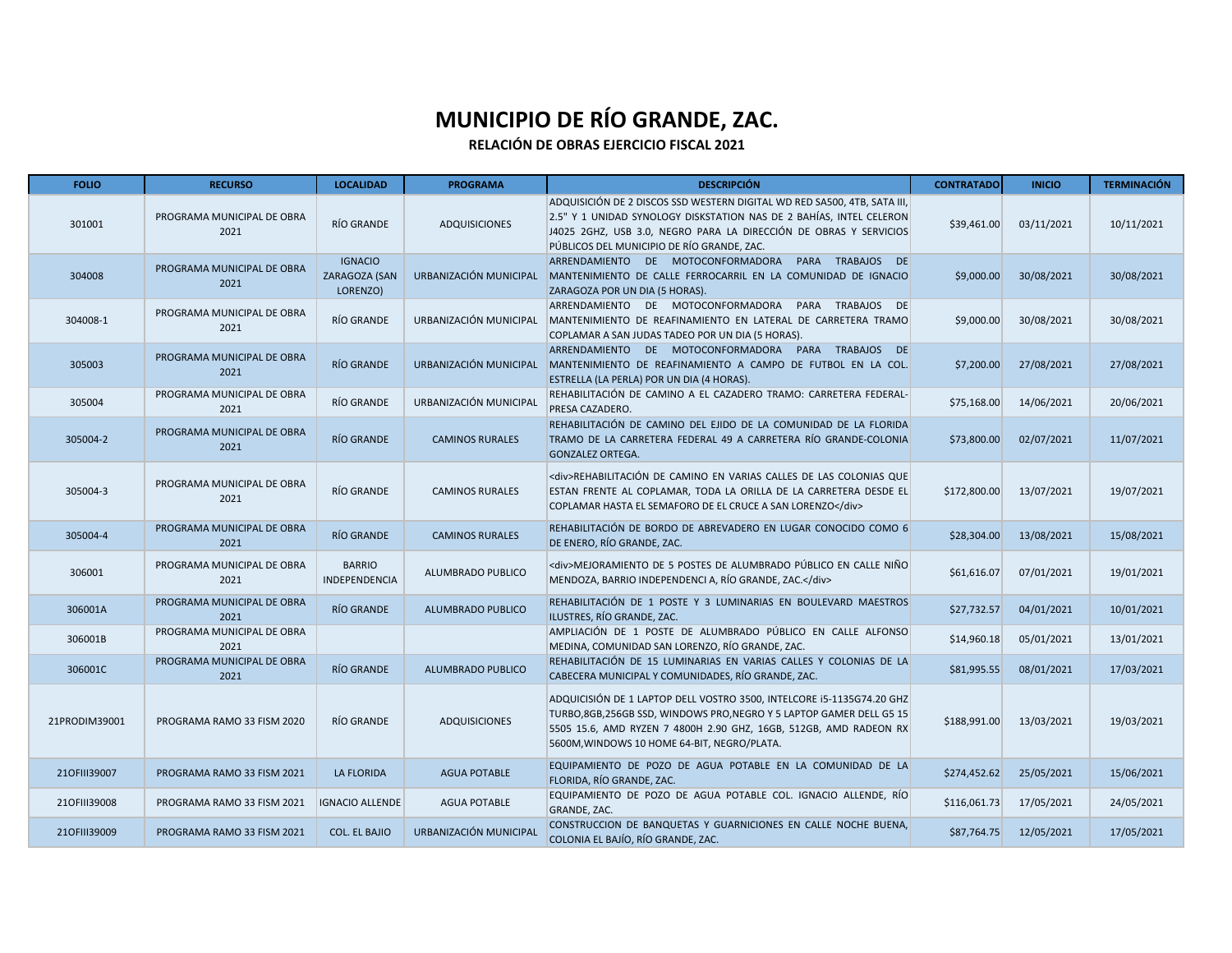| <b>FOLIO</b>        | <b>RECURSO</b>             | <b>LOCALIDAD</b>                                  | <b>PROGRAMA</b>                                      | <b>DESCRIPCIÓN</b>                                                                                                                                                                                                                                                        | <b>CONTRATADO</b> | <b>INICIO</b> | <b>TERMINACIÓN</b> |
|---------------------|----------------------------|---------------------------------------------------|------------------------------------------------------|---------------------------------------------------------------------------------------------------------------------------------------------------------------------------------------------------------------------------------------------------------------------------|-------------------|---------------|--------------------|
| 210FIII39010        | PROGRAMA RAMO 33 FISM 2021 | COL. LA LOMA                                      | URBANIZACIÓN MUNICIPAL                               | PAVIMENTACIÓN CON CONCRETO HIDRÁULICO EN PRIVADA ZACATECAS,<br>BARRIO LA LOMA, RÍO GRANDE, ZAC.                                                                                                                                                                           | \$229,656.42      | 18/05/2021    | 31/05/2021         |
| 210FIII39011        | PROGRAMA RAMO 33 FISM 2021 | <b>COL. ADOLFO</b><br>LÓPEZ MATEOS<br>1RA SECCIÓN | URBANIZACIÓN MUNICIPAL                               | PAVIMENTACIÓN EN CALLE TOMAS DOMINGUEZ, COL ADOLFO LOPEZ MATEOS,<br>RÍO GRANDE, ZAC.                                                                                                                                                                                      | \$2,108,091.22    | 21/06/2021    | 20/07/2021         |
| 210FIII39012-13     | PROGRAMA RAMO 33 FISM 2021 | <b>VICENTE</b><br><b>GUERRERO</b><br>(SABANILLA)  | URBANIZACIÓN MUNICIPAL                               | CONSTRUCCION DE PAVIMENTO, GUARNICIONES Y BANQUETAS EN PRIVADA Y<br>CALLE FRANCISCO I MADERO, VICENTE GUERRERO, RIO GRANDE, ZAC.                                                                                                                                          | \$275,372.40      | 28/04/2021    | 11/05/2021         |
| 210FIII39014        | PROGRAMA RAMO 33 FISM 2021 | <b>COL. ALAMOS I</b>                              | URBANIZACIÓN MUNICIPAL                               | PAVIMENTACIÓN CON CONCRETO HIDRÁULICO EN CALLE FRANCISCO GARCÍA<br>SALINAS, ACCESO A COLONIA LOS ÁLAMOS, RÍO GRANDE, ZAC.                                                                                                                                                 | \$287,871.21      | 26/04/2021    | 10/05/2021         |
| 210FIII39015-20     | PROGRAMA RAMO 33 FISM 2021 | RÍO GRANDE                                        | <b>COLONIAS POBRES</b>                               | ELECTRIFICACIÓN RURAL Y DE AMPLIACIÓN DE ALUMBRADO PÚBLICO EN CABECERA MUNICIPAL Y<br>COMUNIDADES DEL MUNICIPIO DE RÍO GRANDE, ZAC.                                                                                                                                       | \$0.00            | 03/05/2021    | 17/05/2021         |
| 210FIII39015-20/001 | PROGRAMA RAMO 33 FISM 2021 | RÍO GRANDE                                        | ELECTRIFICACIÓN RURAL Y DE<br><b>COLONIAS POBRES</b> | ADQUISICIÓN DE MATERIAL ELÉCTRICO PARA LA OBRA: AMPLIACIÓN DE<br>ALUMBRADO PÚBLICO EN CABECERA MUNICIPAL Y COMUNIDADES DEL<br>MUNICIPIO DE RÍO GRANDE, ZAC.                                                                                                               | \$652,489.69      | 03/05/2021    | 17/05/2021         |
| 210FIII39015-20/002 | PROGRAMA RAMO 33 FISM 2021 | RÍO GRANDE                                        | ELECTRIFICACIÓN RURAL Y DE<br><b>COLONIAS POBRES</b> | ADQUISICIÓN DE MATERIAL DE AGREGADOS PETREOS Y CEMENTO PARA LA<br>OBRA: AMPLIACIÓN DE ALUMBRADO PÚBLICO EN CABECERA MUNICIPAL Y<br>COMUNIDADES DEL MUNICIPIO DE RÍO GRANDE, ZAC.                                                                                          | \$12,115.39       | 07/05/2021    | 21/05/2021         |
| 210FIII39015A       | PROGRAMA RAMO 33 FISM 2021 | <b>RÍO GRANDE</b>                                 | <b>COLONIAS POBRES</b>                               | ELECTRIFICACIÓN RURAL Y DE MEJORAMIENTO DE 13 POSTES DE ALUMBRADO PÚBLICO EN CALLE JUAN<br>HERRADA, COMUNIDAD DE LORETO, RÍO GRANDE, ZAC.                                                                                                                                 | \$179,522.86      | 24/05/2021    | 01/06/2021         |
| 210FIII39101        | PROGRAMA RAMO 33 FISM 2021 | <b>FRACCIONAMIENT</b><br>O ARBOLEDAS              | <b>ALCANTARILLADO</b>                                | AMPLIACIÓN DE RED DE ALCANTARILLADO EN CALLE NOGALES,<br>FRACCIONAMIENTO ARBOLEDAS, RÍO GRANDE, ZAC.                                                                                                                                                                      | \$116,203.35      | 06/12/2021    | 25/12/2021         |
| 21IND39001          | PROGRAMA RAMO 33 FISM 2021 | RÍO GRANDE                                        | <b>GASTOS INDIRECTOS</b>                             | ELABORACIÓN DE ESTUDIO Y PROYECTO INTEGRAL DE ALCANTARILLADO EN LA<br>LOCALIDAD DE LORETO DEL MUNICIPIO DE RÍO GRANDE. ZAC.                                                                                                                                               | \$280,725.00      | 05/04/2021    | 07/05/2021         |
| 21IND39002          | PROGRAMA RAMO 33 FISM 2021 | RÍO GRANDE                                        | DESARROLLO INSTITUCIONAL                             | PROYECTO DE INSTALACIÓN ELÉCTRICA QUE INCLUYE: MEMORIA DE CÁLCULO Y<br>ESTUDIO DE ILUMINACIÓN PARA CALLE ALDAMA, COLONIA CENTRO RÍO<br>GRANDE, ZAC.                                                                                                                       | \$4,275.00        | 18/05/2021    | 24/05/2021         |
| 21IND39003          | PROGRAMA RAMO 33 FISM 2021 | RÍO GRANDE                                        | <b>GASTOS INDIRECTOS</b>                             | REPARACIÓN Y SERVICIOS A VEHICULOS DE DEPARTAMENTOS RELACIONADOS<br>CON FONDO III (CAMBIO DE MOTOR A VEHICULO DODGE RAM  NÚM.<br>SERIE 3D7C51EKZBG579432)                                                                                                                 | \$44,660.00       | 15/05/2021    | 31/05/2021         |
| 21IND39004          | PROGRAMA RAMO 33 FISM 2021 | RÍO GRANDE                                        | <b>GASTOS INDIRECTOS</b>                             | ESTUDIO Y PROYECTO DE ALCANTARILLADO SANITARIO, COLECTOR CECYTE-<br>COL. SOL AZTECA 3A. ETAPA EN LA CABECERA MUNICIPAL DE RÍO GRANDE, ZAC.<br>INCLUYE INGRESÓ A LA CONAGUA, PARA SU VALIDACIÓN Y TRÁMITES<br>CORRESPONDIENTES, DENTRO DEL PROGRAMA PROAGUA, EN SU APARTAD | \$50,000.00       | 01/08/2021    | 31/08/2021         |
| 21IND39005          | PROGRAMA RAMO 33 FISM 2021 | RÍO GRANDE                                        | <b>GASTOS INDIRECTOS</b>                             | REPARACIÓN Y SERVICIO A VEHICULOS DE DEPARTAMENTOS RELACIONADOS<br>CON EL FONDO III (DODGE RAM 084, DODGE ATTITUDE 163, MATIZ 155, NISSAN<br>163, RANGER 102), INCLUYE REFACCIONES Y MANO DE OBRA.                                                                        | \$23,596.80       | 16/08/2021    | 31/08/2021         |
| 21IND39006          | PROGRAMA RAMO 33 FISM 2021 | RÍO GRANDE                                        | <b>GASTOS INDIRECTOS</b>                             | REPARACIÓN Y SERVICIO A VEHICULOS DE DEPARTAMENTOS RELACIONADOS<br>CON EL FONDO III (ADQUISICIÓN DE 2 LLANTAS R15/8, 4 LLANTAS R15, 4<br>LLANTAS R13), CON SUS RESPECTIVOS BALANCEOS Y ALINEACIÓN.                                                                        | \$20,536.00       | 16/08/2021    | 31/08/2021         |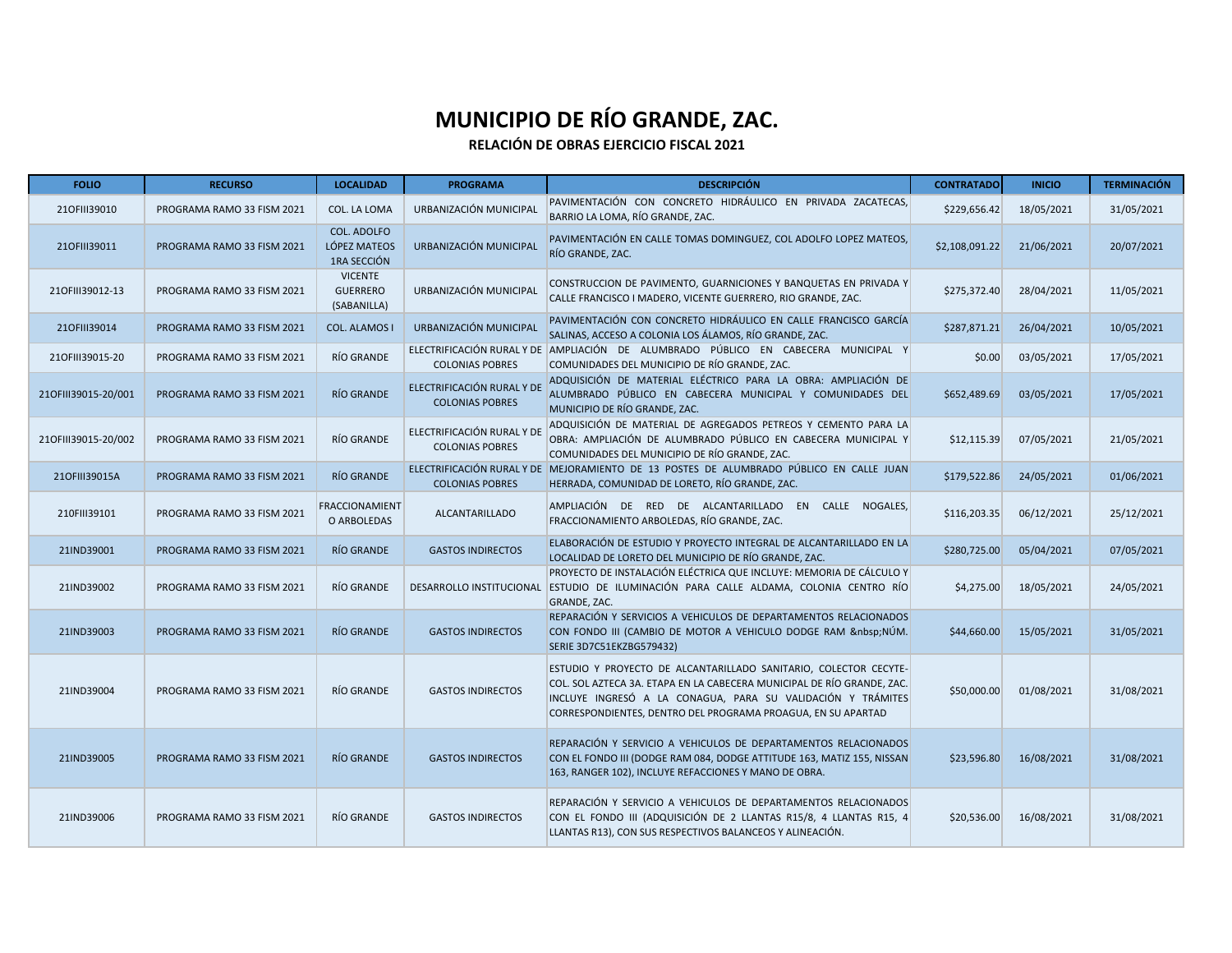| <b>FOLIO</b>       | <b>RECURSO</b>             | <b>LOCALIDAD</b>                                  | <b>PROGRAMA</b>          | <b>DESCRIPCIÓN</b>                                                                                                                                                                                                                                         | <b>CONTRATADO</b> | <b>INICIO</b> | <b>TERMINACIÓN</b> |
|--------------------|----------------------------|---------------------------------------------------|--------------------------|------------------------------------------------------------------------------------------------------------------------------------------------------------------------------------------------------------------------------------------------------------|-------------------|---------------|--------------------|
| 21IND39007         | PROGRAMA RAMO 33 FISM 2021 | RÍO GRANDE                                        | <b>GASTOS INDIRECTOS</b> | REPARACIÓN Y SERVICIO A VEHICULOS DE DEPARTAMENTOS RELACIONADOS<br>CON EL FONDO III (MATIZ 154, NISSAN NP 300 158, RAM ADVENTUR 190),<br>INCLUYE REFACCIONES Y MANO DE OBRA.                                                                               | \$19,014.00       | 16/08/2021    | 31/08/2021         |
| 21IND39008         | PROGRAMA RAMO 33 FISM 2021 | RÍO GRANDE                                        | <b>GASTOS INDIRECTOS</b> | REPARACIÓN Y SERVICIO A VEHICULOS DE DEPARTAMENTOS RELACIONADOS<br>CON EL FONDO III (ADQUISICIÓN DE 12 LLANTAS Y 1 ALINEACIÓN Y BALANCEO).                                                                                                                 | \$7,850.00        | 16/08/2021    | 31/08/2021         |
| 210FIII39001       | PROGRAMA RAMO 33 FISM 2021 | ANASTACIO V.<br><b>HINOJOSA</b>                   | <b>AGUA POTABLE</b>      | EQUIPAMIENTO DE POZO DE AGUA POTABLE, COM. TETILLAS Y ANASTASIO V.<br>HINOJOSA, RÍO GRANDE, ZAC.                                                                                                                                                           | \$711,384.22      | 23/04/2021    | 07/05/2021         |
| 210FIII39002,47    | PROGRAMA RAMO 33 FISM 2021 | COL. TEPEYAC                                      | <b>AGUA POTABLE</b>      | AMPLIACIÓN DE RED DE AGUA POTABLE EN CALLE PLAN DE GUADALUPE DE LA<br>COLONIA TEPEYAC Y EN PRIV. FRANCISCO ORDAZ COM. LORETO DEL MUNICIPIO<br>DE RÍO GRANDE, ZAC.                                                                                          | \$123,858.72      | 08/07/2021    | 14/07/2021         |
| 210FIII39005       | PROGRAMA RAMO 33 FISM 2021 | LOS MÁRQUEZ                                       | <b>AGUA POTABLE</b>      | REHABILITACIÓN DE TANQUE SUPERFICIAL DE MAMPOSTERIA, EN LA<br>COMUNIDAD LOS MARQUEZ, RIO GRANDE, ZAC.                                                                                                                                                      | \$200,354.68      | 20/07/2021    | 03/08/2021         |
| 210FIII39016A      | PROGRAMA RAMO 33 FISM 2021 | RÍO GRANDE                                        | <b>COLONIAS POBRES</b>   | ELECTRIFICACIÓN RURAL Y DE AMPLIACIÓN DE 6 POSTES DE ALUMBRADO PÚBLICO EN CALLE GRAL. FCO. R.<br>MURGUIA, COL. UNIDAD DEPORTIVA, RÍO GRANDE, ZAC.                                                                                                          | \$91,538.46       | 19/05/2021    | 27/05/2021         |
| 210FIII39017A      | PROGRAMA RAMO 33 FISM 2021 | RÍO GRANDE                                        | <b>COLONIAS POBRES</b>   | ELECTRIFICACIÓN RURAL Y DE AMPLIACIÓN DE 3 POSTES & nbsp; DE ALUMBRADO PÚBLICO EN CALLE EVARISTO<br>REYES, COLONIA UNIDAD DEPORTIVA, RÍO GRANDE, ZAC.                                                                                                      | \$45,787.33       | 19/05/2021    | 27/05/2021         |
| 210FIII39018A      | PROGRAMA RAMO 33 FISM 2021 | RÍO GRANDE                                        | <b>COLONIAS POBRES</b>   | ELECTRIFICACIÓN RURAL Y DE AMPLIACIÓN DE 4 POSTES DE ALUMBRADO PÚBLICO EN CALLE MELCHOR<br>OCAMPO, COLONIA INDEPENDENCIA, RÍO GRANDE, ZAC.                                                                                                                 | \$61,025.64       | 26/05/2021    | 03/06/2021         |
| 210FIII39107,108   | PROGRAMA RAMO 33 FISM 2021 | COL. ADOLFO<br>LÓPEZ MATEOS<br>1RA SECCIÓN        | URBANIZACIÓN MUNICIPAL   | A) CONSTRUCCIÓN DE GUARNICIONES Y BANQUETAS EN CALLE NUEVO MÉXICO<br>COL. ADOLFO LÓPEZ MATEOS PRIMERA SECCIÓN, RÍO GRANDE, ZAC.<br>B) PAVIMENTO CON CONCRETO HIDRÁULICO EN CALLE NUEVO MÉXICO, CO<br>ADOLFO LÓPEZ MATEOS PRIMERA SECCIÓN, RÍO GRANDE, ZAC. | \$885,278.49      | 16/12/2021    | 31/12/2021         |
| 210FIII39109       | PROGRAMA RAMO 33 FISM 2021 | <b>EMILIANO ZAPATA</b><br>(MORONES)               | ALUMBRADO PUBLICO        | ADQUISICIÓN DE MATERIAL ELECTRICO PARA LA OBRA (210FIII39109<br>REHABILITACIÓN DE 93 LUMINARIAS EN LA COMUNIDAD DE EMILIANO ZAPATA<br>(MORONES), RIO GRANDE, ZAC.)                                                                                         | \$592,480.45      | 06/12/2021    | 20/12/2021         |
| 210FIII39110       | PROGRAMA RAMO 33 FISM 2021 | <b>SAN FELIPE</b>                                 | ALUMBRADO PUBLICO        | ADQUISICIÓN DE MATERIAL ELECTRICO PARA LA OBRA (210FIII39110<br>REHABILITACIÓN DE 75 LUMINARIAS EN LA COMUNIDAD DE SAN FELIPE, RIO<br>GRANDE, ZAC.)                                                                                                        | \$488,000.12      | 06/12/2021    | 20/12/2021         |
| 210FIII39111-140   | PROGRAMA RAMO 33 FISM 2021 | RÍO GRANDE                                        | MEJORAMIENTO DE VIVIENDA | SUMINISTRO Y COLOCACIÓN DE 136 CALENTADORES SOLARES EN VARIAS<br>LOCALIDADES, RIO GRANDE, ZAC.                                                                                                                                                             | \$1,012,938.88    | 27/12/2021    | 26/02/2022         |
| 210FIII3988-96/001 | PROGRAMA RAMO 33 FISM 2021 | RÍO GRANDE                                        | <b>ADQUISICIONES</b>     | ADQUISICIÓN DE MATERIAL ELECTRICO PARA LA OBRA (210FIII3988-96<br>REHABILITACIÓN DE 210 LUMINARIAS TIPO LED EN VARIAS CALLES Y<br>COMUNIDADES DEL MUNICIPIO DE RÍO GRANDE, ZAC.)                                                                           | \$1,350,879.97    | 16/07/2021    | 30/07/2021         |
| 210FIIIS39098      | PROGRAMA RAMO 33 FISM 2021 | COL. ADOLFO<br>LÓPEZ MATEOS<br><b>3ER SECCIÓN</b> | URBANIZACIÓN MUNICIPAL   | AMPLIACIÓN DE PAVIMENTO CON CONCRETO HIDRAULICO EN CALLE PÁNFILO<br>NATERA, COL. ADOLFO LÓPEZ MATEOS TERCERA SECCIÓN, RÍO GRANDE, ZAC.                                                                                                                     | \$121,565.42      | 02/09/2021    | 10/09/2021         |
| 210FIIIS39141      | PROGRAMA RAMO 33 FISM 2021 | RÍO GRANDE                                        | URBANIZACIÓN FIV         | CONSTRUCCIÓN DE SEÑALETICA VIAL Y PEATONAL EN PRINCIPALES CALLES DE<br>LA CIUDAD, RÍO GRANDE, ZAC.                                                                                                                                                         | \$121,388.12      | 31/12/2021    | 20/01/2022         |
| 210FIII39019A      | PROGRAMA RAMO 33 FISM 2021 | RÍO GRANDE                                        | <b>COLONIAS POBRES</b>   | ELECTRIFICACIÓN RURAL Y DE MEJORAMIENTO DE 10 POSTES DE ALUMBRADO PÚBLICO EN CALLE<br>MOCTEZUMA, COLONIA AZTECA, RÍO GRANDE, ZAC.                                                                                                                          | \$152,564.11      | 27/05/2021    | 03/06/2021         |
| 210FIII39020A      | PROGRAMA RAMO 33 FISM 2021 | RÍO GRANDE                                        | <b>COLONIAS POBRES</b>   | ELECTRIFICACIÓN RURAL Y DE MEJORAMIENTO DE 8 POSTES DE ALUMBRADO PÚBLICO  EN CALLE<br>ROSAS ROJAS, COMUNIDAD ANASTASIO V. HINOJOSA                                                                                                                         | \$122,051.29      | 28/05/2021    | 04/06/2021         |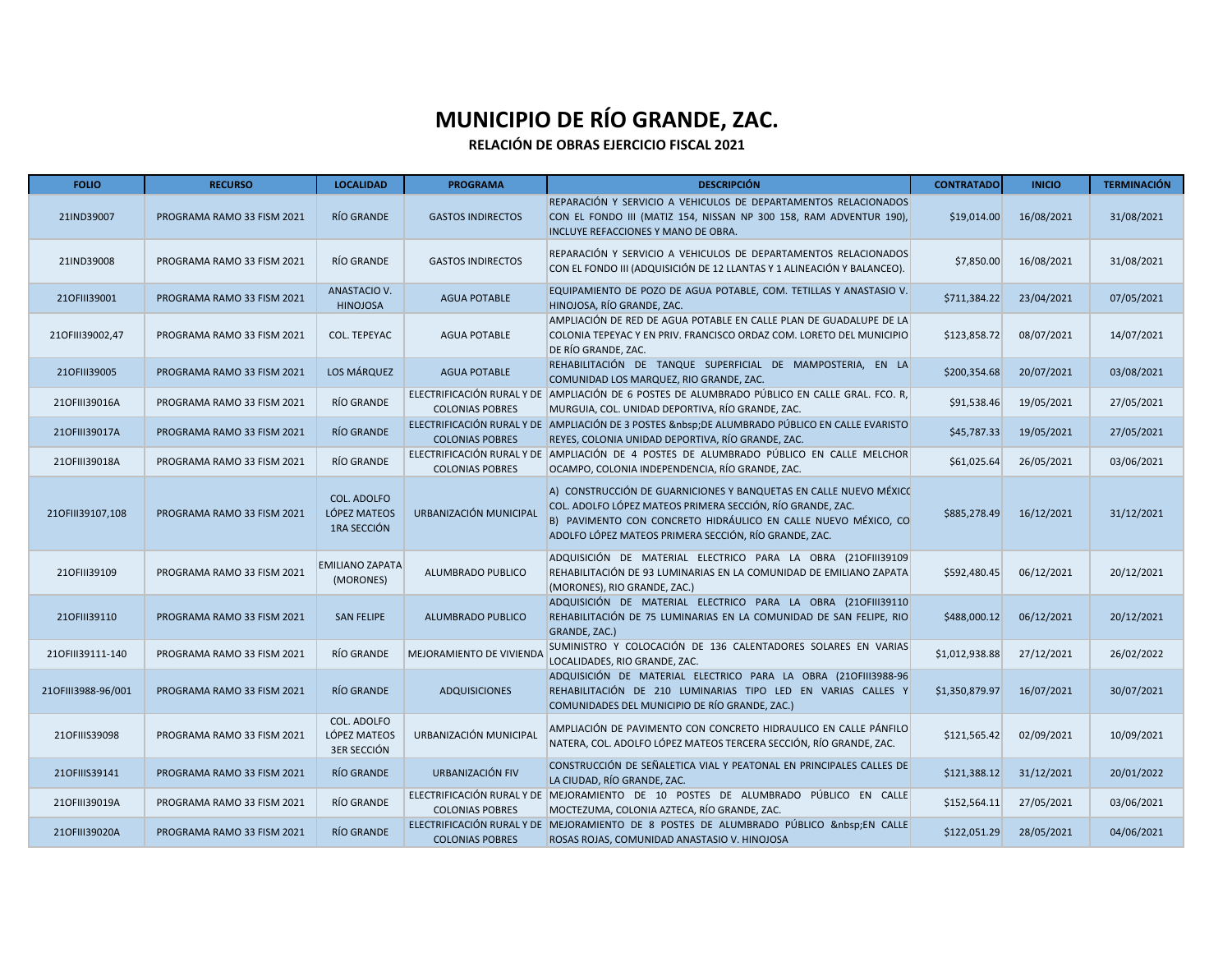| <b>FOLIO</b>                     | <b>RECURSO</b>             | <b>LOCALIDAD</b>                                              | <b>PROGRAMA</b>                                                     | <b>DESCRIPCIÓN</b>                                                                                                                                                                                                 | <b>CONTRATADO</b> | <b>INICIO</b> | <b>TERMINACIÓN</b> |
|----------------------------------|----------------------------|---------------------------------------------------------------|---------------------------------------------------------------------|--------------------------------------------------------------------------------------------------------------------------------------------------------------------------------------------------------------------|-------------------|---------------|--------------------|
| 210FIII39021-24,27,61-<br>63/001 | PROGRAMA RAMO 33 FISM 2021 | RÍO GRANDE                                                    | <b>ADQUISICIONES</b>                                                | ADQUISICIÓN DE MATERIAL ELECTRICO PARA LA OBRA (210FIII39021-24,27,61-<br>63 AMPLIACIÓN DE 80 POSTES DE ALUMBRADO PÚBLICO EN VARIAS CALLES,<br>COLONIAS Y COMUNIDADES DEL MUNICIPIO DE RÍO GRANDE, ZAC.)           | \$1,343,801.12    | 01/07/2021    | 21/07/2021         |
| 210FIII39021-24,27,61-<br>63/002 | PROGRAMA RAMO 33 FISM 2021 | <b>RÍO GRANDE</b>                                             | <b>ADQUISICIONES</b>                                                | ADQUISICIÓN DE MATERIALES PETREOS PARA LA OBRA (210FIII39021-24,27,61-<br>63 AMPLIACIÓN DE 80 POSTES DE ALUMBRADO PÚBLICO EN VARIAS CALLES,<br>COLONIAS Y COMUNIDADES DEL MUNICIPIO DE RÍO GRANDE, ZAC.)           | \$17,256.16       | 01/07/2021    | 05/07/2021         |
| 210FIII39026                     | PROGRAMA RAMO 33 FISM 2021 | <b>EL FUERTE</b>                                              | URBANIZACIÓN MUNICIPAL                                              | REHABILITACIÓN EN ESTANQUE DE ARRIBA DE LA COMUNIDAD EL FUERTE, RÍO<br>GRANDE, ZAC.                                                                                                                                | \$440,432.54      | 26/05/2021    | 02/06/2021         |
| 210FIII39028                     | PROGRAMA RAMO 33 FISM 2021 | <b>FRACCIONAMIENT</b><br>O ESTRELLA                           | URBANIZACIÓN MUNICIPAL                                              | PAVIMENTACIÓN CON CONCRETO HIDRAULICO EN CALLE SIN NOMBRE<br>COLONIA ESTRELLA, RÍO GRANDE, ZAC.                                                                                                                    | \$387,602.24      | 02/07/2021    | 23/07/2021         |
| 210FIII39029                     | PROGRAMA RAMO 33 FISM 2021 | <b>VICENTE</b><br><b>GUERRERO</b><br>(SABANILLA)              | URBANIZACIÓN MUNICIPAL                                              | REHABILITACIÓN DE BORDO DE ABREVADERO EN EJIDO DE VICENTE GUERRERO<br>(SABANILLA), RÍO GRANDE, ZAC.                                                                                                                | \$224,416.79      | 02/06/2021    | 09/06/2021         |
| 210FIII39030                     | PROGRAMA RAMO 33 FISM 2021 | <b>COL. UNIDAD</b><br><b>DEPORTIVA</b>                        | URBANIZACIÓN MUNICIPAL                                              | PAVIMENTACIÓN CON CONCRETO HIDRÁULICO EN CALLE PANFILO NATERA,<br>COL. ADOLFO LÓPEZ MATEOS TERCERA SECCION, RÍO GRANDE, ZAC.                                                                                       | \$1,326,310.28    | 28/06/2021    | 27/07/2021         |
| 210FIII39031                     | PROGRAMA RAMO 33 FISM 2021 | <b>EL FUERTE</b>                                              | URBANIZACIÓN MUNICIPAL                                              | REHABILITACIÓN EN PANTANO OJO DE AGUA LAS PASTORAS, COMUNIDAD DEL<br>FUERTE, RÍO GRANDE, ZAC.                                                                                                                      | \$326.731.12      | 18/05/2021    | 25/05/2021         |
| 210FIII39032                     | PROGRAMA RAMO 33 FISM 2021 | <b>COL. LOS SAUCES</b><br>$\overline{2}$                      | <b>AGUA POTABLE</b>                                                 | AMPLIACIÓN DE RED DE AGUA POTABLE EN CALLE SIN NOMBRE COLONIA LOS<br>SAUCES DOS, RÍO GRANDE, ZAC.                                                                                                                  | \$21,575.08       | 03/08/2021    | 07/08/2021         |
| 210FIII39033                     | PROGRAMA RAMO 33 FISM 2021 | <b>COL. CENTRO</b>                                            | URBANIZACIÓN MUNICIPAL                                              | PAVIMENTACIÓN CON CONCRETO HIDRAULICO EN INTERSECCIÓN DE CALLE<br>HIDALGO Y PASEO ARTURO CASTILLO, COL CENTRO, RÍO GRANDE, ZAC.                                                                                    | \$222,216.82      | 15/04/2021    | 06/05/2021         |
| 210FIII39034                     | PROGRAMA RAMO 33 FISM 2021 | <b>EL FUERTE</b>                                              | <b>COLONIAS POBRES</b>                                              | ELECTRIFICACIÓN RURAL Y DE AMPLIACIÓN DE ELECTRIFICACIÓN EN CALLE COLIMA DE LA COM. EL FUERTE,<br>RÍO GRANDE, ZAC.                                                                                                 | \$79,595.72       | 14/05/2021    | 21/05/2021         |
| 210FIII39035,39,71               | PROGRAMA RAMO 33 FISM 2021 | O ESTRELLA                                                    | FRACCIONAMIENT ELECTRIFICACIÓN RURAL Y DE<br><b>COLONIAS POBRES</b> | AMPLIACIÓN DE ELECTRIFICACION EN CALLE ALDAMA DE LA COL. LA ESTRELLA,<br>CALLE ALLENDE, COM CIENEGA Y MANCILLAS Y CALLE SIN NOMBRE DE LA COM.<br>LOS MARQUEZ, RÍO GRANDE, ZAC.                                     | \$566,980.25      | 28/06/2021    | 26/08/2021         |
| 210FIII39036                     | PROGRAMA RAMO 33 FISM 2021 | COL. SOL DE<br><b>ORIENTE</b>                                 | <b>COLONIAS POBRES</b>                                              | ELECTRIFICACIÓN RURAL Y DE AMPLIACIÓN DE ELECTRIFICACIÓN EN CALLE LOMA VERDE Y LOMA ALTA DE LA<br>COL. SOL DE ORIENTE, RÍO GRANDE, ZAC.                                                                            | \$201,966.44      | 24/05/2021    | 22/07/2021         |
| 210FIII39037                     | PROGRAMA RAMO 33 FISM 2021 | <b>CIENEGAY</b><br><b>MANCILLAS</b>                           | <b>COLONIAS POBRES</b>                                              | ELECTRIFICACIÓN RURAL Y DE <div>AMPLIACION DE RED ELECTRICA EN CALLE BUENOS AIRES COM. CIENEGA Y<br/>MANCILLAS, RÍO GRANDE, ZAC</div>                                                                              | \$569,986.96      | 28/06/2021    | 19/07/2021         |
| 210FIII39038                     | PROGRAMA RAMO 33 FISM 2021 | <b>LAS ESPERANZAS</b><br>(EL RANCHITO)                        | <b>COLONIAS POBRES</b>                                              | ELECTRIFICACIÓN RURAL Y DE AMPLIACIÓN DE ELECTRIFICACIÓN EN CALLE BENITO JUÁREZ DE LA COM. LAS<br>ESPERANZAS (EL RANCHITO), RÍO GRANDE, ZAC.                                                                       | \$351,031.61      | 24/05/2021    | 22/07/2021         |
| 210FIII39040,45,46               | PROGRAMA RAMO 33 FISM 2021 | COL. TEPEYAC                                                  | <b>ALCANTARILLADO</b>                                               | AMPLIACIÓN DE RED DE ALCANTARILLADO EN CALLE PLAN DE GUADALUPE COL.<br>TEPEYAC, PRIV. GONZALEZ ORTEGA COL. IGNACIO ZARAGOZA (SAN LORENZO) Y<br>PRIV. FRANCISCO ORDAZ COM. LORETO DEL MUNICIPIO DE RÍO GRANDE, ZAC. | \$266,602.63      | 15/07/2021    | 21/07/2021         |
| 210FIII39041                     | PROGRAMA RAMO 33 FISM 2021 | <b>TETILLAS (EX</b><br><b>HACIENDA DE</b><br><b>TETILLAS)</b> | <b>INFRAESTRUCTURA BÁSICA</b><br><b>EDUCATIVA</b>                   | CONSTRUCCIÓN DE CERCO PERIMETRAL EN TELEBACHILLERATO DE LA<br>COMUNIDAD DE TETILLAS, RÍO GRANDE, ZAC.                                                                                                              | \$569,594.63      | 04/06/2021    | 04/07/2021         |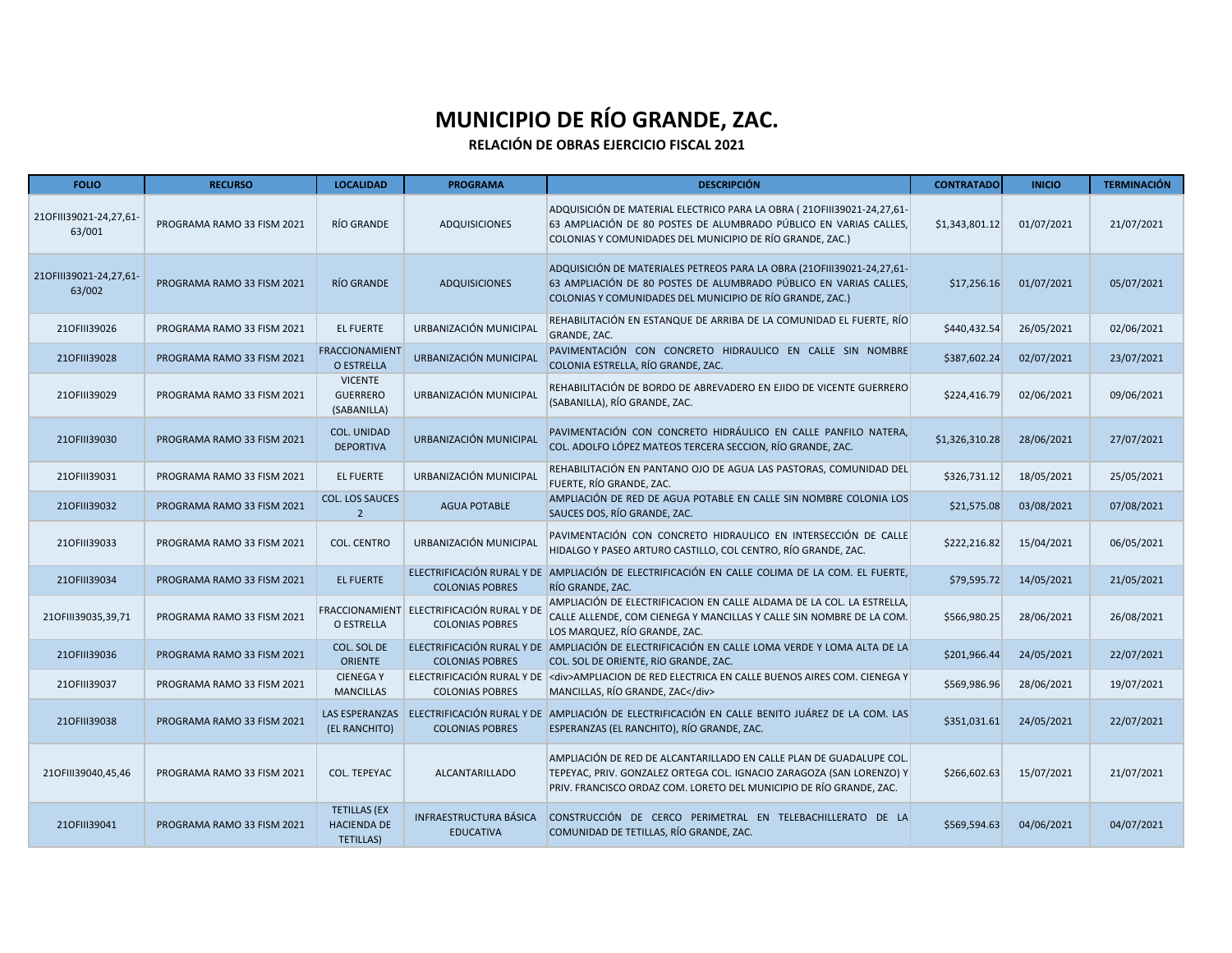| <b>FOLIO</b>          | <b>RECURSO</b>             | <b>LOCALIDAD</b>                                                | <b>PROGRAMA</b>                                      | <b>DESCRIPCIÓN</b>                                                                                                                                                                                               | <b>CONTRATADO</b> | <b>INICIO</b> | <b>TERMINACIÓN</b> |
|-----------------------|----------------------------|-----------------------------------------------------------------|------------------------------------------------------|------------------------------------------------------------------------------------------------------------------------------------------------------------------------------------------------------------------|-------------------|---------------|--------------------|
| 210FIII39042,44       | PROGRAMA RAMO 33 FISM 2021 | <b>EL FUERTE</b>                                                | <b>ALCANTARILLADO</b>                                | AMPLIACIÓN DE RED DE ALCANTARRILLADO EN CALLE SIN NOMBRE DE LA COM.<br>EL FUERTE Y EN CALLE PANTEON Y TELESECUNDARIA, COL. LA LUZ, RÍO GRANDE,<br>ZAC.                                                           | \$287,576.95      | 26/07/2021    | 02/08/2021         |
| 210FIII39043,79,80,83 | PROGRAMA RAMO 33 FISM 2021 | RÍO GRANDE                                                      |                                                      | CONSTRUCION DE DOS BAÑOS EN LA COM. DE LAS ESPERANZAS, UN BAÑO EN<br>MEJORAMIENTO DE VIVIENDA LA COM. DE TIERRA BLANCA Y UN BAÑO EN LA COM. DE LA FLORIDA, RIO<br><b>GRANDE, ZAC.</b>                            | \$270,590.59      | 23/07/2021    | 31/08/2021         |
| 210FIII39048          | PROGRAMA RAMO 33 FISM 2021 | COL. LOS SAUCES<br>$\overline{2}$                               | <b>ALCANTARILLADO</b>                                | AMPLIACIÓN RED DE ALCANTARILLADO EN CALLE SIN NOMBRE COLONIA LOS<br>SAUCES DOS, RÍO GRANDE, ZAC.                                                                                                                 | \$54,839.19       | 09/08/2021    | 13/08/2021         |
| 210FIII39049-51       | PROGRAMA RAMO 33 FISM 2021 | <b>COL. INFONAVIT</b>                                           | <b>AGUA POTABLE</b>                                  | AMPLIACIÓN DE RED DE AGUA POTABLE EN PRIVADA MARTIN TRIANA 1 Y 2,<br>ANDADOR ALFONSO MEDINA COL. INFONAVIT Y PRIV. EVARISTO PÉREZ COL.<br>ADOLFO LÓPEZ MATEOS, RÍO GRANDE, ZAC.                                  | \$129,134.89      | 11/06/2021    | 26/06/2021         |
| 210FIII39052,53       | PROGRAMA RAMO 33 FISM 2021 | <b>COL. SAN PEDRO</b>                                           | URBANIZACIÓN MUNICIPAL                               | PAVIMENTACIÓN CON CONCRETO HIDRÁULICO EN CALLE REGULARIZACIÓN<br>(ENTRE CALLES TÉCNICA Y PROLONGACIÓN ZARAGOZA) Y EN CALLE TÉCNICA EN<br>LA COL SAN PEDRO, RÍO GRANDE, ZAC.                                      | \$1,237,227.21    | 12/07/2021    | 20/08/2021         |
| 210FIII39054          | PROGRAMA RAMO 33 FISM 2021 | ANASTACIO V.<br><b>HINOJOSA</b>                                 | <b>AGUA POTABLE</b>                                  | <div>EQUIPAMIENTO DE POZO DE AGUA POTABLE EN LA COMUNIDAD<br/>ANASTACIO V. HINOJOSA, RÍO GRANDE, ZAC.</div>                                                                                                      | \$176,953.50      | 17/05/2021    | 24/05/2021         |
| 210FIII39055          | PROGRAMA RAMO 33 FISM 2021 | <b>IGNACIO</b><br>ZARAGOZA (SAN<br>LORENZO)                     | INFRAESTRUCTURA BÁSICA<br><b>EDUCATIVA</b>           | CONSTRUCCIÓN DE CANCHA DE USOS MULTIPLES EN ESCUELA<br>TELESECUNDARIA IGNACIO ZARAGOZA, COMUNIDAD IGNACIO ZARAGOZA (SAN<br>LORENZO), RIO GRANDE, ZACATECAS.                                                      | \$191,931.78      | 16/04/2021    | 14/05/2021         |
| 210FIII39056,60       | PROGRAMA RAMO 33 FISM 2021 | <b>COL. CENTRO</b>                                              | INFRAESTRUCTURA BÁSICA<br><b>EDUCATIVA</b>           | MANTENIMIENTO (COLOCACIÓN DE VITROPISO) EN AULAS EN LA ESCUELA<br>PRIMARIA BAJA CALIFORNIA COLONIA CENTRO Y ESCUELA PRIMARIA DE LA<br>COMUNIDAD DE FRANCISCO GARCIA SALINAS DEL MUNICIPIO DE RÍO GRANDE,<br>ZAC. | \$193,740.49      | 06/07/2021    | 16/07/2021         |
| 210FIII39057          | PROGRAMA RAMO 33 FISM 2021 | <b>LOS CONDE</b>                                                | <b>ALCANTARILLADO</b>                                | AMPLIACIÓN DE RED DE ALCANTARILLADO EN LAS CALLES LEONA VICARIO,<br>VISTA HERMOSA Y GONZALO HERRERA DE LA COM. LOS CONDE, RÍO GRANDE,<br>ZAC.                                                                    | \$333,165.76      | 11/06/2021    | 26/06/2021         |
| 210FIII39058          | PROGRAMA RAMO 33 FISM 2021 | <b>JOSÉ MARIA</b><br><b>MORELOS Y</b><br>PAVÓN (LA<br>ALMOLOYA) | <b>AGUA POTABLE</b>                                  | EQUIPAMIENTO DE POZO DE AGUA POTABLE, COM. JOSE MARIA MORELOS Y<br>PAVÓN (LA ALMOLOYA), RIO GRANDE, ZAC.                                                                                                         | \$99,918.54       | 17/06/2021    | 24/06/2021         |
| 210FIII39059          | PROGRAMA RAMO 33 FISM 2021 | COL. LA CUESTA                                                  | <b>INFRAESTRUCTURA</b><br><b>EDUCATIVA FIV</b>       | CONSTRUCCIÓN DE DOMO EN JARDIN DE NIÑOS TENAMAXTLE, COLONIA LA<br>CUESTA. RÍO GRANDE. ZAC.                                                                                                                       | \$517,250.50      | 11/06/2021    | 10/07/2021         |
| 210FIII39064          | PROGRAMA RAMO 33 FISM 2021 | LA LUZ                                                          | <b>AGUA POTABLE</b>                                  | AMPLIACIÓN DE RED DE AGUA POTABLE EN CALLE EMILIANO ZAPATA,<br>COMUNIDAD DE LA LUZ, RÍO GRANDE, ZAC.                                                                                                             | \$89,987.95       | 20/07/2021    | 26/07/2021         |
| 210FIII39065          | PROGRAMA RAMO 33 FISM 2021 | <b>IGNACIO</b><br>ZARAGOZA (SAN<br>LORENZO)                     | ELECTRIFICACIÓN RURAL Y DE<br><b>COLONIAS POBRES</b> | AMPLIACION DE RED ELECTRICA EN CALLE PLUTARCO ELIAS CALLE DE LA COL.<br>IGNACIO ZARAGOZA (SAN LORENZO), RÍO GRANDE, ZAC.                                                                                         | \$86,337.03       | 17/08/2021    | 24/08/2021         |
| 210FIII39066          | PROGRAMA RAMO 33 FISM 2021 | <b>IGNACIO</b><br>ZARAGOZA (SAN<br>LORENZO)                     | <b>ALCANTARILLADO</b>                                | AMPLIACIÓN DE RED DE ALCANTARILLADO EN CALLE FERROCARRIL SUR, (92<br>M.L.), PARA CUATRO VIVIENDAS DE LA COL. IGNACIO ZARAGOZA, SAN<br>LORENZO, RÍO GRANDE, ZAC.                                                  | \$118,013.30      | 03/08/2021    | 17/08/2021         |
| 210FIII39067          | PROGRAMA RAMO 33 FISM 2021 | <b>COL. SAN PEDRO</b>                                           | URBANIZACIÓN MUNICIPAL                               | PAVIMENTACIÓN CONCRETO HIDRÁULICO EN CALLE MARGARITAS COLONIA<br>SAN PEDRO, RÍO GRANDE, ZAC.                                                                                                                     | \$433,434.74      | 27/08/2021    | 07/09/2021         |
| 210FIII39068          | PROGRAMA RAMO 33 FISM 2021 | <b>COL. CENTRO</b>                                              | URBANIZACIÓN MUNICIPAL                               | PAVIMENTACIÓN CONCRETO HIDRÁULICO EN CALLE PRIVADA HIDALGO, COL.<br>CENTRO, RÍO GRANDE, ZAC.                                                                                                                     | \$293,473.98      | 23/08/2021    | 31/08/2021         |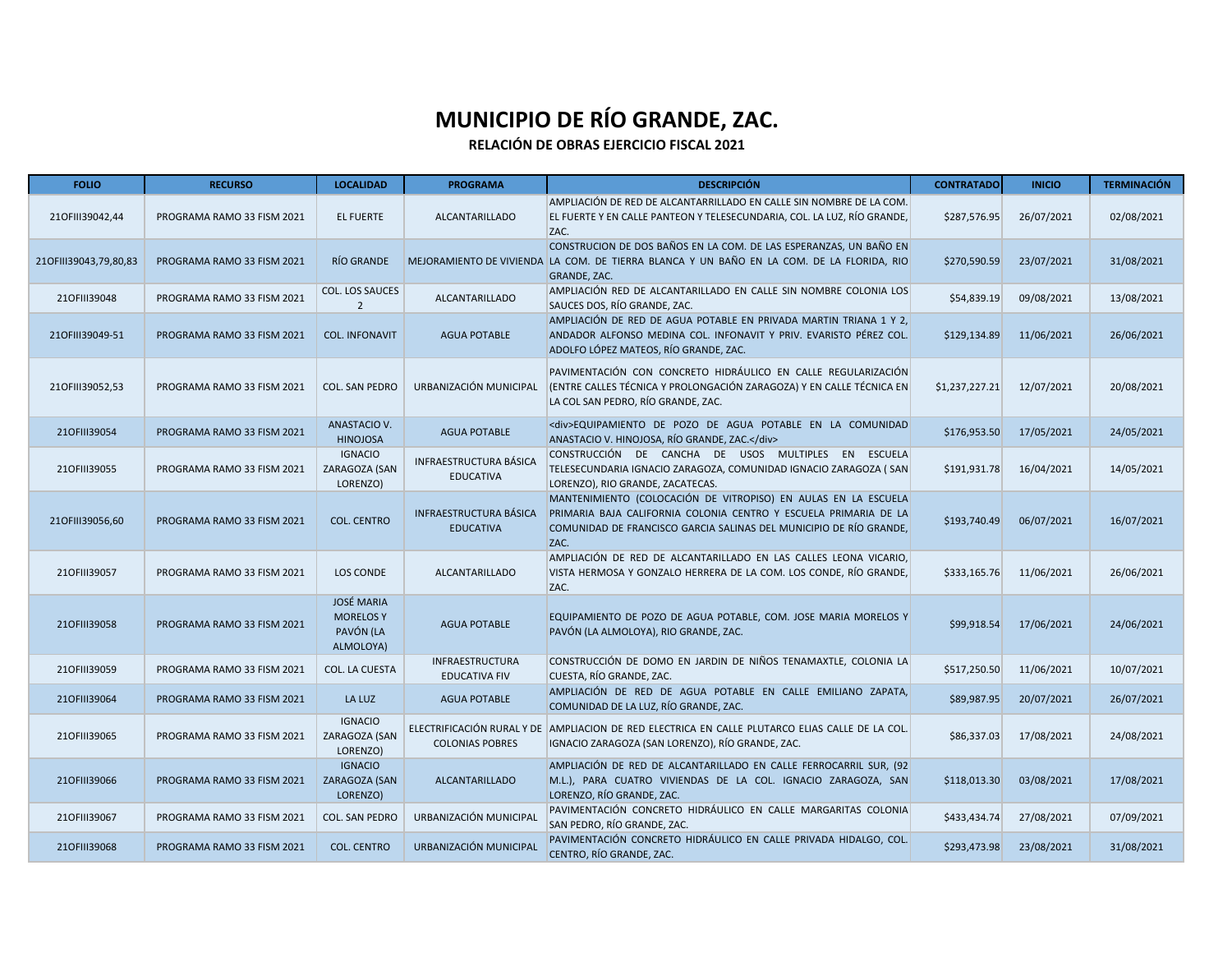| <b>FOLIO</b>    | <b>RECURSO</b>             | <b>LOCALIDAD</b>                                    | <b>PROGRAMA</b>                                   | <b>DESCRIPCIÓN</b>                                                                                                                                                                                                             | <b>CONTRATADO</b> | <b>INICIO</b> | <b>TERMINACIÓN</b> |
|-----------------|----------------------------|-----------------------------------------------------|---------------------------------------------------|--------------------------------------------------------------------------------------------------------------------------------------------------------------------------------------------------------------------------------|-------------------|---------------|--------------------|
| 210FIII39069    | PROGRAMA RAMO 33 FISM 2021 | <b>TIERRA BLANCA</b>                                | <b>COLONIAS POBRES</b>                            | ELECTRIFICACIÓN RURAL Y DE AMPLIACIÓN DE RED ELECTRICA EN CALLE LAZARO CARDENAS, COM. TIERRA<br>BLANCA, RÍO GRANDE, ZAC.                                                                                                       | \$472,839.20      | 15/07/2021    | 21/08/2021         |
| 210FIII39070    | PROGRAMA RAMO 33 FISM 2021 | <b>EL FUERTE</b>                                    | <b>COLONIAS POBRES</b>                            | ELECTRIFICACIÓN RURAL Y DE <div>AMPLIACIÓN DE RED ELECTRICA EN CALLE 20 DE NOVIEMBRE DE LA COM.<br/>EL FUERTE, RIO GRANDE, ZAC.</div>                                                                                          | \$407,170.63      | 15/07/2021    | 13/08/2021         |
| 210FIII39072    | PROGRAMA RAMO 33 FISM 2021 | <b>CIENEGAY</b><br><b>MANCILLAS</b>                 | MEJORAMIENTO DE VIVIENDA                          | CONSTRUCCION DE DOS CUARTOS ADICIONALES EN 1 VIVIENDA DE LA<br>COMUNIDAD DE CIENEGA Y MANCILLAS, RIO GRANDE, ZACATECAS.                                                                                                        | \$159,834.96      | 06/07/2021    | 05/08/2021         |
| 210FIII39073,74 | PROGRAMA RAMO 33 FISM 2021 | RÍO GRANDE                                          | <b>VIVIENDA DIGNA</b>                             | REHABILITACIÓN DE VIVIENDAS EN CASA HABITACIÓN DE LA COLONIA<br>HALCONES, EN CALLE QUETZAL Y COLONIA INFONAVIT, RIO GRANDE, ZAC.                                                                                               | \$158,331.21      | 11/06/2021    | 30/06/2021         |
| 210FIII39075,82 | PROGRAMA RAMO 33 FISM 2021 | <b>LAS PIEDRAS</b>                                  | MEJORAMIENTO DE VIVIENDA                          | CONSTRUCCIÓN DE UN CUARTO EN UNA VIVIENDA EN COMUNIDAD DE LAS<br>PIEDRAS Y UN CUARTO EN UNA VIVIENDA EN COMUNIDAD DE CIENEGA Y<br>MANCILLAS, RÍO GRANDE, ZAC.                                                                  | \$154,249.35      | 09/08/2021    | 31/08/2021         |
| 210FIII39076    | PROGRAMA RAMO 33 FISM 2021 | <b>LAS PIEDRAS</b>                                  | MEJORAMIENTO DE VIVIENDA                          | CONSTRUCCIÓN DE LOSA DE CONCRETO EN UNA VIVIENDA EN COLONIA VISTA<br>HERMOSA, RÍO GRANDE, ZAC.                                                                                                                                 | \$69,768.77       | 11/06/2021    | 01/07/2021         |
| 210FIII39077,81 | PROGRAMA RAMO 33 FISM 2021 | RÍO GRANDE                                          |                                                   | CONSTRUCCIÓN DE UNA LOSA DE CONCRETO EN UNA VIVIENDA EN CALLE 18 DE<br>MEJORAMIENTO DE VIVIENDA AGOSTO, COL. AZTECA Y UNA LOSA DE CONCRETO EN UNA VIVIENDA EN LA<br>COMUNIDAD DE LOS MARQUEZ DEL MUNICIPIO DE RIO GRANDE, ZAC. | \$83,222.56       | 27/07/2021    | 10/08/2021         |
| 210FIII39078    | PROGRAMA RAMO 33 FISM 2021 | <b>SAN FELIPE</b>                                   | MEJORAMIENTO DE VIVIENDA                          | REHABILITACIÓN DE VIVIENDA EN LA COMUNIDAD DE SAN FELIPE, RÍO GRANDE,<br>ZAC.                                                                                                                                                  | \$160,656.14      | 09/08/2021    | 24/08/2021         |
| 210FIII39084    | PROGRAMA RAMO 33 FISM 2021 | <b>COL. PROGRESO</b><br>DE ALFONSO<br><b>MEDINA</b> | <b>AGUA POTABLE</b>                               | EQUIPAMIENTO DE POZO PROFUNDO DE AGUA POTABLE, COM. PROGRESO DE<br>ALFONSO MEDINA (COLONIA PROGRESO), RIO GRANDE, ZAC.                                                                                                         | \$153,132.77      | 12/07/2021    | 16/07/2021         |
| 210FIII39085    | PROGRAMA RAMO 33 FISM 2021 | <b>TIERRA BLANCA</b>                                | URBANIZACIÓN MUNICIPAL                            | PAVIMENTACIÓN CON CONCRETO HIDRAULICO EN CALLE ALLENDE<br>COMUNIDAD TIERRA BLANCA, RÍO GRANDE, ZAC.                                                                                                                            | \$327,879.96      | 30/08/2021    | 06/09/2021         |
| 210FIII39086    | PROGRAMA RAMO 33 FISM 2021 | LOS MÁRQUEZ                                         | <b>COLONIAS POBRES</b>                            | ELECTRIFICACIÓN RURAL Y DE AMPLIACIÓN DE RED ELECTRICA EN CALLE SIN NOMBRE DE LACOM. LOS<br>MARQUEZ, RÍO GRANDE, ZAC.                                                                                                          | \$292,518.00      | 29/07/2021    | 31/08/2021         |
| 210FIII39087    | PROGRAMA RAMO 33 FISM 2021 | LOS RAMÍREZ                                         | <b>COLONIAS POBRES</b>                            | ELECTRIFICACIÓN RURAL Y DE MEJORA DE AREA ELECTRICA CON UN TRANSFORMADOR DE 45KVA UBICADA<br>EN CALLE ZACATECAS EN LA COMUNIDAD DE LOS RAMÍREZ, RÍO GRANDE, ZAC.                                                               | \$215,224.57      | 09/08/2021    | 23/08/2021         |
| 210FIII39100    | PROGRAMA RAMO 33 FISM 2021 | COL. ADOLFO<br>LÓPEZ MATEOS<br>1RA SECCIÓN          | <b>ALCANTARILLADO</b>                             | REHABILITACIÓN DE RED DE ALCANTARILLADO EN CALLE NUEVO MÉXICO, COL.<br>ADOLFO LÓPEZ MATEOS, RÍO GRANDE, ZACATECAS.                                                                                                             | \$174,279.29      | 10/12/2021    | 15/12/2021         |
| 210FIII39102    | PROGRAMA RAMO 33 FISM 2021 | <b>LORETO</b>                                       | INFRAESTRUCTURA BÁSICA<br><b>EDUCATIVA</b>        | CONSTRUCCIÓN DE CERCO PERIMETRAL EN JARDIN DE NIÑOS RICARDO FLORES<br>MAGÓN, COM. LORETO, RÍO GRANDE, ZAC.                                                                                                                     | \$321,826.03      | 17/11/2021    | 06/12/2021         |
| 210FIII39103    | PROGRAMA RAMO 33 FISM 2021 | LOS RAMÍREZ                                         | INFRAESTRUCTURA BÁSICA<br><b>EDUCATIVA</b>        | CONSTRUCCIÓN DE CERCO PERIMETRAL EN JARDÍN DE NIÑOS FRANCISCO<br>MURGUÍA, EN LA COMUNIDAD DE LOS RAMÍREZ, RÍO GRANDE, ZAC.                                                                                                     | \$399,192.73      | 07/12/2021    | 31/12/2021         |
| 210FIII39104    | PROGRAMA RAMO 33 FISM 2021 | <b>IGNACIO</b><br>ZARAGOZA (SAN<br>LORENZO)         | INFRAESTRUCTURA BÁSICA<br><b>EDUCATIVA</b>        | CONSTRUCCIÓN DE CERCO PERIMETRAL EN ESCUELA PRIMARIA NIÑOS HEROES<br>EN IGNACIO ZARAGOZA (SAN LORENZO), RÍO GRANDE, ZAC.                                                                                                       | \$68,061.09       | 22/11/2021    | 13/12/2021         |
| 210FIII39105    | PROGRAMA RAMO 33 FISM 2021 | LA LUZ                                              | <b>INFRAESTRUCTURA BÁSICA</b><br><b>EDUCATIVA</b> | CONSTRUCCIÓN DE CERCO PERIMETRAL EN JARDÍN DE NIÑOS LAURA<br>DOMINGUEZ AGUIRRE, LA LUZ, RÍO GRANDE, ZAC.                                                                                                                       | \$171,748.75      | 22/11/2021    | 22/12/2021         |